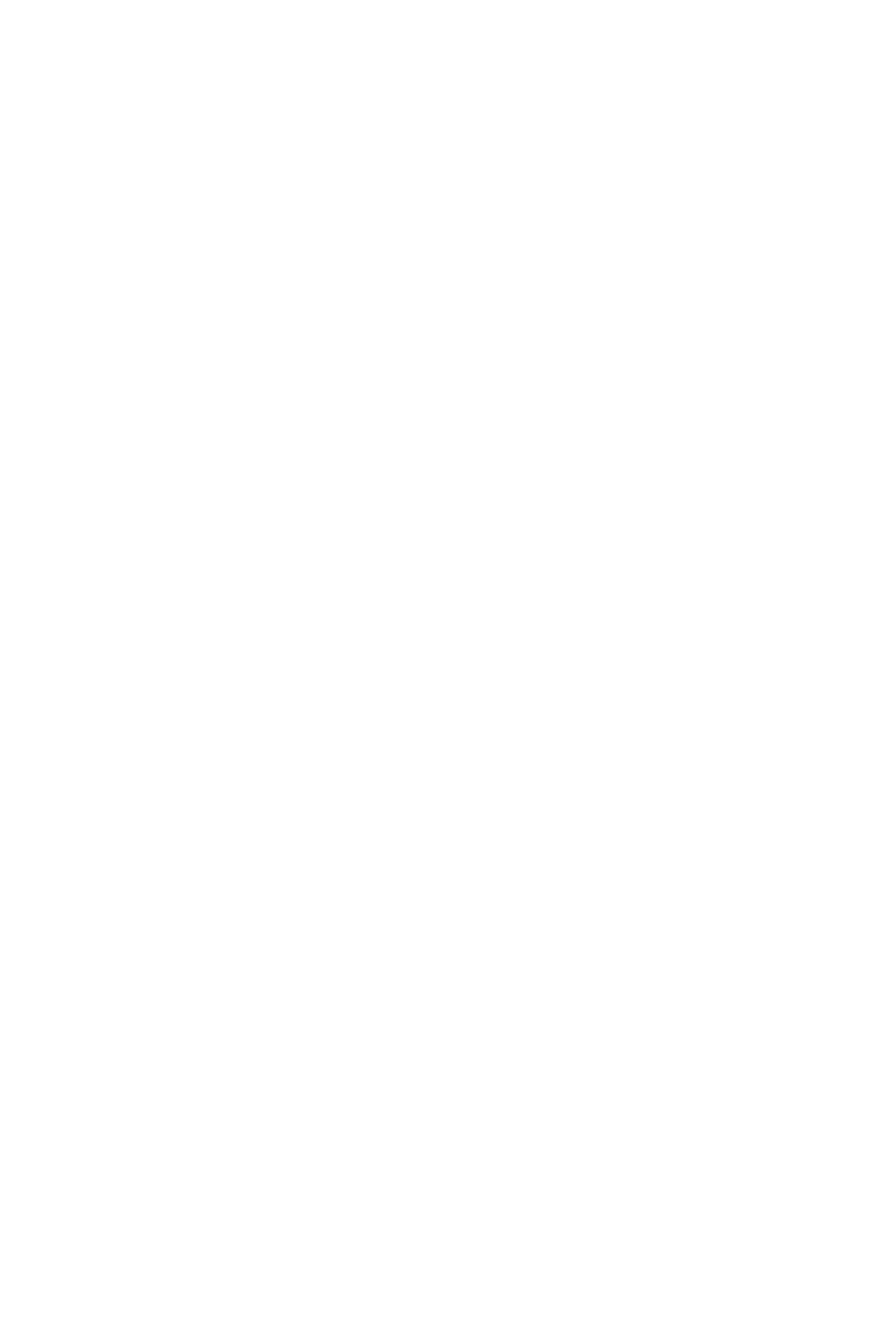# *August 16,1914-October25,1984*

# BY H. P. MCKEAN

P August on the 16th day of that month, 1914," in the town DOLAND. Mark Kac was born "to the sound of the guns of of Krzemieniec—then in Russia, later in Poland, now in the Soviet Ukraine (1985,1, p. 6). In this connection Kac liked to quote Hugo Steinhaus, who, when asked if he had crossed the border replied, "No, but the border crossed me."

In the early days of the century Krzemieniec was a predominantly Jewish town surrounded by a Polish society generally hostile to Jews. Kac's mother's family had been merchants in the town for three centuries or more. His father was a highly educated person of Galician background, a teacher by profession, holding degrees in philosophy from Leipzig, and in history and philosophy from Moscow.

As a boy Kac was educated at home and at the Lycée of Krzemieniec, a well-known Polish school of the day. At home he studied geometry with his father and discovered a new derivation of Cardano's formula for the solution of the cubic—a first bite of the mathematical bug that cost Kac *bère* five Polish zlotys in prize money. At school, he obtained a splendid general education in science, literature, and history. He was grateful to his early teachers to the end of his life.

In 1931 when he was seventeen, he entered the John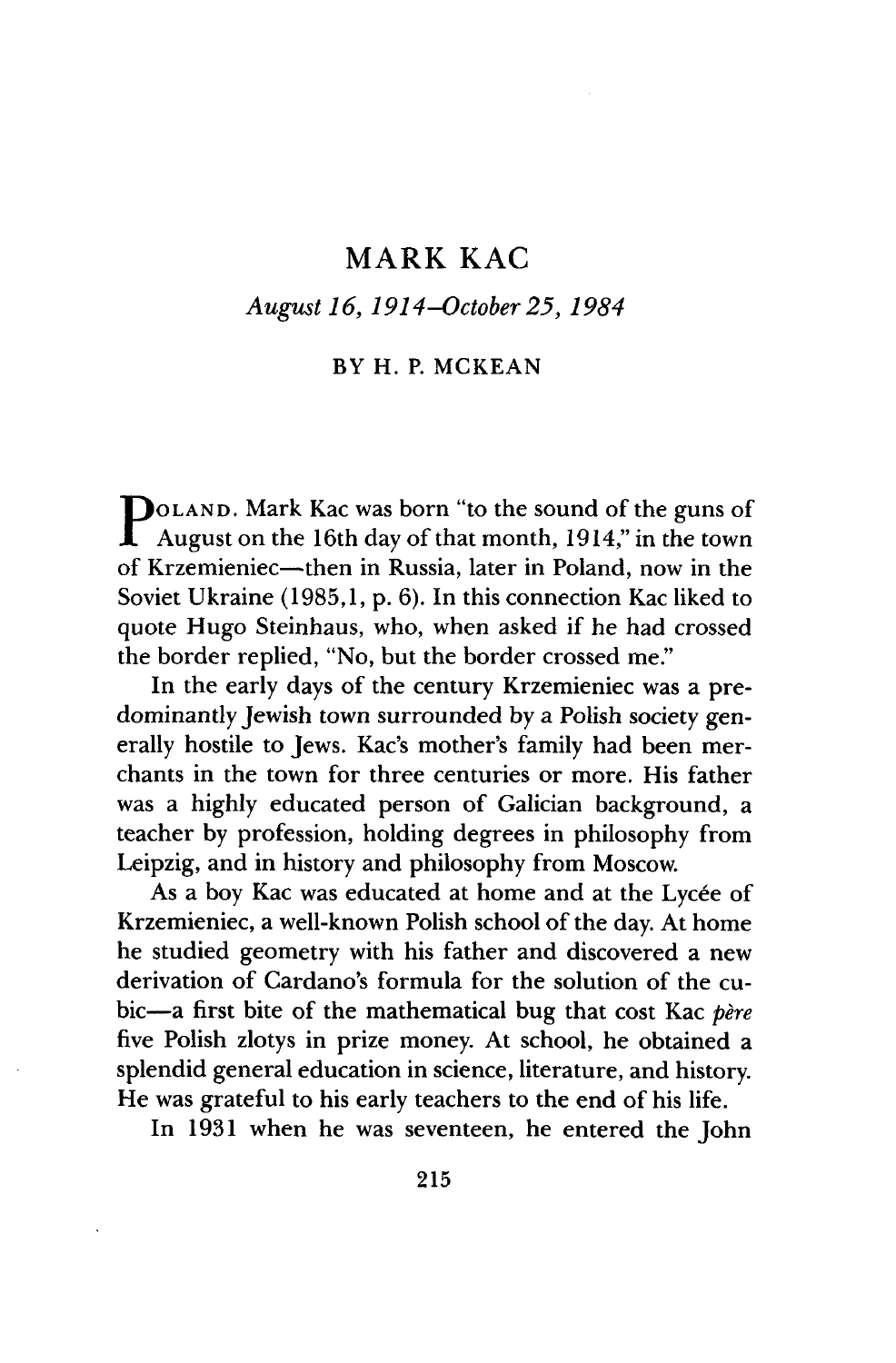Casimir University of Lwow, where he obtained the degrees M. Phil, in 1935 and Ph.D. in 1937.

This was a period of awakening in Polish science. Marian Smoluchowski had spurred a new interest in physics, and mathematics was developing rapidly: in Warsaw, under Waclaw Sierpinski, and in Lw6w, under Hugo Steinhaus. In his autobiography (1985,1, p. 29), Kac called this renaissance "wonderful." Most wonderful for him was the chance to study with Steinhaus, a mathematician of perfect taste, wide culture, and wit; his adored teacher who became his true friend and introduced him to the then undigested subject of probability. Kac would devote most of his scientific life to this field and to its cousin, statistical mechanics, beginning with a series of papers prepared jointly with Steinhaus on statistical independence (1936,1-4; and 1937,1-2).

Kac's student days saw Hitler's rise and consolidation of power, and he began to think of quitting Poland. In 1938 the opportunity presented itself in the form of a Polish fellowship to Johns Hopkins in Baltimore. Kac was twenty-four. He left behind his whole family, most of whom perished in Krzemieniec in the mass executions of 1942-43. Years later he returned, not to Krzemieniec but to nearby Kiev. I remember him rapt, sniffing about him and saying he had not smelled such autumn air since he was a boy. On this trip he met with a surviving female cousin who asked him, at parting, "Would you like to know how it was in Krzemieniec?" then added, "No. It is better if you don't know" (1985,1, p. 106).

These cruel memories and their attendant regrets surely stood behind Kac's devotion to the plight of Soviet *refusniks* and others in like distress. His own life adds poignancy to his selection of the following quote from his father's hero, Solomon Maimon: "In search of truth I left my people, my country and my family. It is not therefore to be assumed that I shall forsake the truth for any lesser motives" (1985,1, p. 9).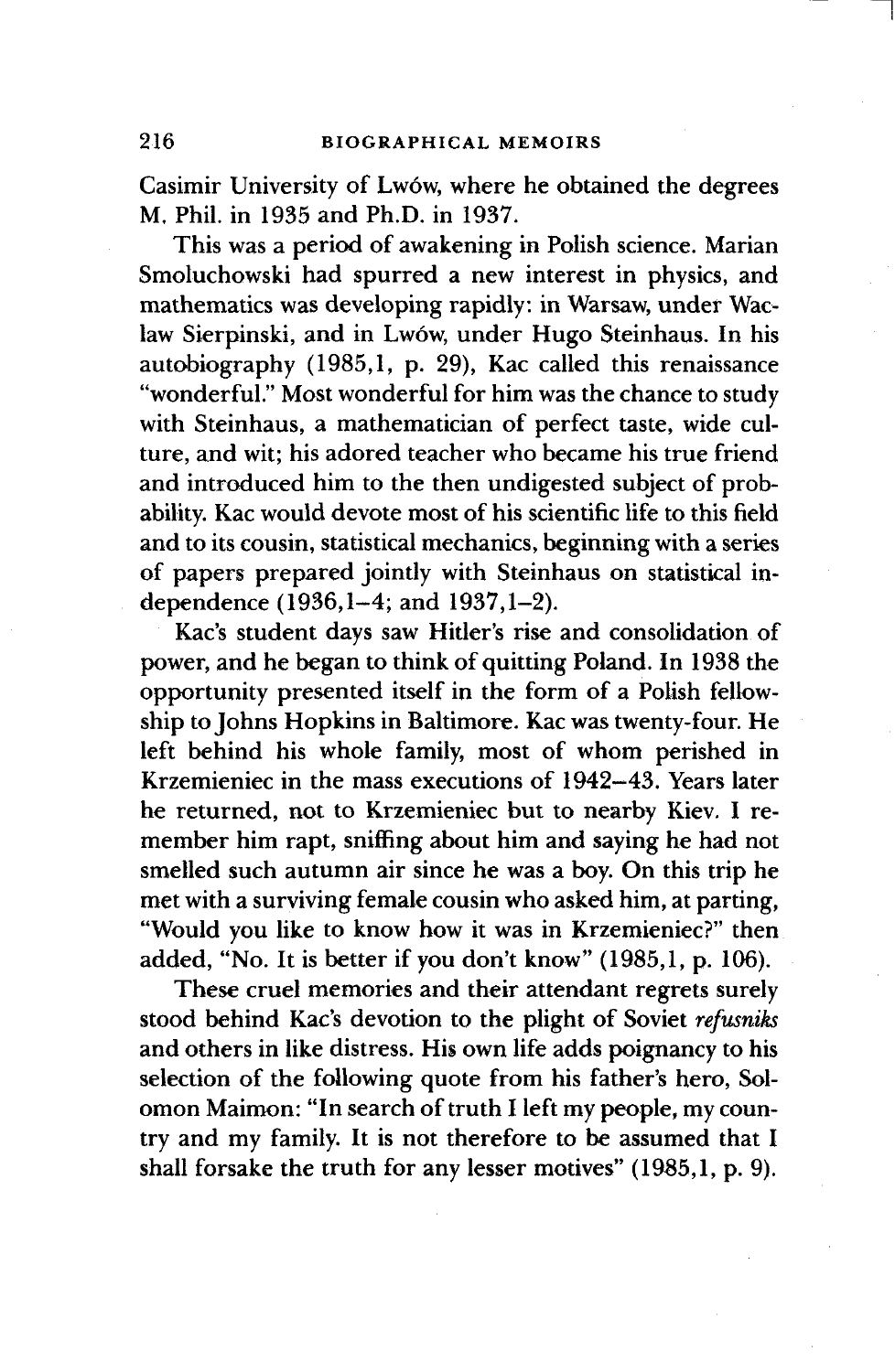#### **AMERICA**

Kac came to Baltimore in 1938 and wrote of his reaction to his new-found land:

"I find it difficult... to convey the feeling of decompression, of freedom, of being caught in the sweep of unimagined and unimaginable grandeur. It was life on a different scale with more of everything—more air to breathe, more things to see, more people to know. The friendliness and warmth from all sides, the ease and naturalness of social contacts. The contrast to Poland . . . defied description." (1985,1, p. 85)

After spending 1938-39 in Baltimore, Kac moved to Ithaca, where he would remain until 1961. Cornell was at that time a fine place for probability: Kai-Lai Chung, Feller, Hunt, and occasionally the peripatetic Paul Erdös formed, with Kac, a talented and productive group. His mathematics bloomed there. He also courted and married Katherine Mayberry, shortly finding himself the father of a family. So began, as he said, the healing of the past.

From 1943 to 1947 Kac was associated off and on with the Radiation Lab at MIT, where he met and began to collaborate with George Uhlenbeck. This was an important event for him. It reawakened his interest in statistical mechanics and was a decisive factor in his moving to be with Uhlenbeck at The Rockefeller University in 1962. There Detlev Bronk, with his inimitable enthusiasm, was trying to build up a small, top-flight school. While this ideal was not fully realized either then or afterwards, it afforded Kac the opportunity to immerse himself in the statistical mechanics of phase transitions in the company of Ted Berlin and Uhlenbeck, among others. Retiring in 1981, Kac moved to the University of Southern California, where he stayed until his death on October 25, 1984, at the age of seventy. He is survived by his wife Kitty,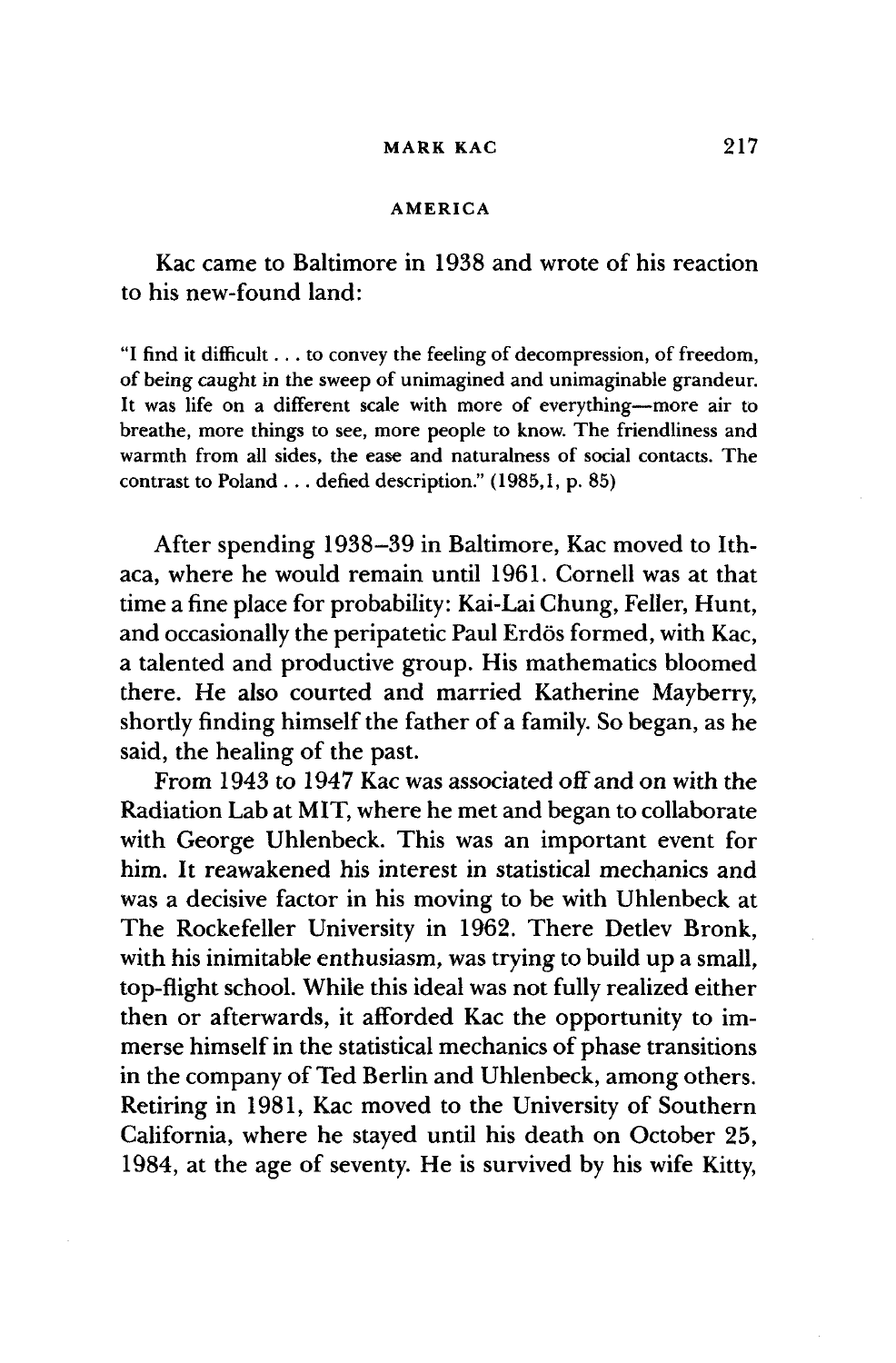# **218 BIOGRAPHICAL MEMOIRS**

his son Michael, his daughter Deborah, and his grandchildren.

#### **MATHEMATICAL WORK**

# *Independence and the Normal Law*

In the beginning was the notion of statistical independence to which Steinhaus introduced Kac. The basic idea is that the probability of the joint occurrence of independent events should be the product of their individual probabilities, as in  $1/2 \times 1/2 = 1/4$  for a run of two heads in the tossing of an honest coin. The most famous consequence of this type of independence is the fact that, if  $\#(n)$  is the number of heads in n tosses of such an honest coin, then the *normal law of errors* holds:

$$
P\left[a \leq \frac{\#(n) - n/2}{(1/2)\sqrt{n}} \leq b\right] \simeq \int_a^b (2\pi)^{-1/2} e^{-x^2/2} dx
$$

in which P signifies the probability of the event indicated between the brackets, the subtracted  $n/2$  is the mean of  $\#(n)$ , and the approximation to the right-handed integral improves indefinitely as n gets large. The fact goes back to A. de Moivre (1667-1754) and was extended to a vague but much more inclusive statement by Gauss and Laplace. It was put on a better technical footing by P. L. Cebysev (1821-1890) and A. A. Markov (1856-1922), but as Poincare complained, *"Tout le monde y croit (la hi des erreurs) parce que les mathimaticiens s'imaginent que c'est un fait d'observation et les observateurs que c'est un the'ore'me de mathematiques"* The missing ingredient, supplied by Steinhaus, was an unambiguous concept of independence. But that was only the start. All his life Kac delighted in extending the sway of the normal law over new and unforseen domains. I mention two instances: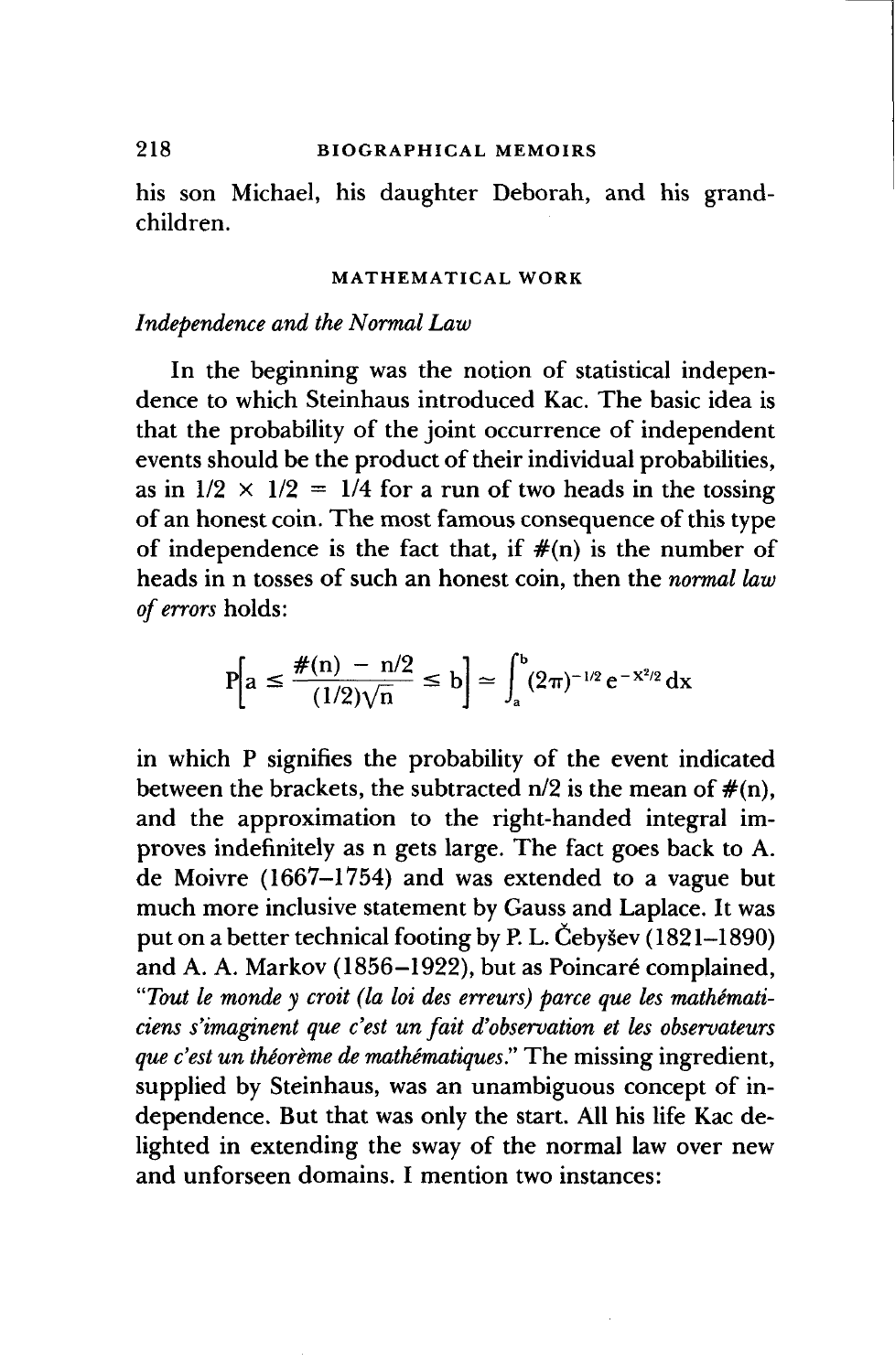Let  $\omega_1,...,\omega_n$  be n ( $\geq 2$ ) independent frequencies, meaning that no integral combination of them vanishes. Then

$$
T^{-1} \text{ measure } \left[0 \le t \le T: a \le \frac{\sin \omega_1 t + \dots + \sin \omega_n t}{(1/2)\sqrt{n}} \le b\right]
$$
  

$$
\approx \int_a^b (2\pi)^{-1/2} e^{-x^2/2} dx
$$

for large T and n, in which *measure* signifies the sum of the lengths of the several subintervals on which the indicated inequality takes place. In short, sinusoids of independent frequencies behave as if they were statistically independent, though strictly speaking they are not (1937,2; 1943,2).

On another occasion, Kac looked to a vastly different domain: Let d(n) be the number of distinct prime divisors of the whole number  $n = 1,2,3,...$  Then for large N,

$$
N^{-1} \# \left[ n \leq N : a \leq \frac{d(n) - \lg_2 n}{2\sqrt{\lg_2 n}} \leq b \right] \simeq \int_a^b (2\pi)^{-1/2} e^{-X^2/2} dx
$$

in which # denotes the number of integers having the property indicated in the brackets and  $lg<sub>o</sub>$ n is the iterated logarithm *lg(lgn).* In short, there is some kind of statistical independence in number theory, too. Kac made this beautiful discovery jointly with P. Erdös (1940,4).

These and other examples of statistical independence are explained in Kac's delightful Carus Monograph, *Independence in Probability, Analysis and Number Theory* (1951,1).

# *Brownian Motion and Integration in Function Space*

The Brownian motion, typified by the incessant movement of dust motes in a beam of sunlight, was first discussed from a physical standpoint by M. Smoluchowski and A. Einstein (1905). N. Wiener later put the discussion on a solid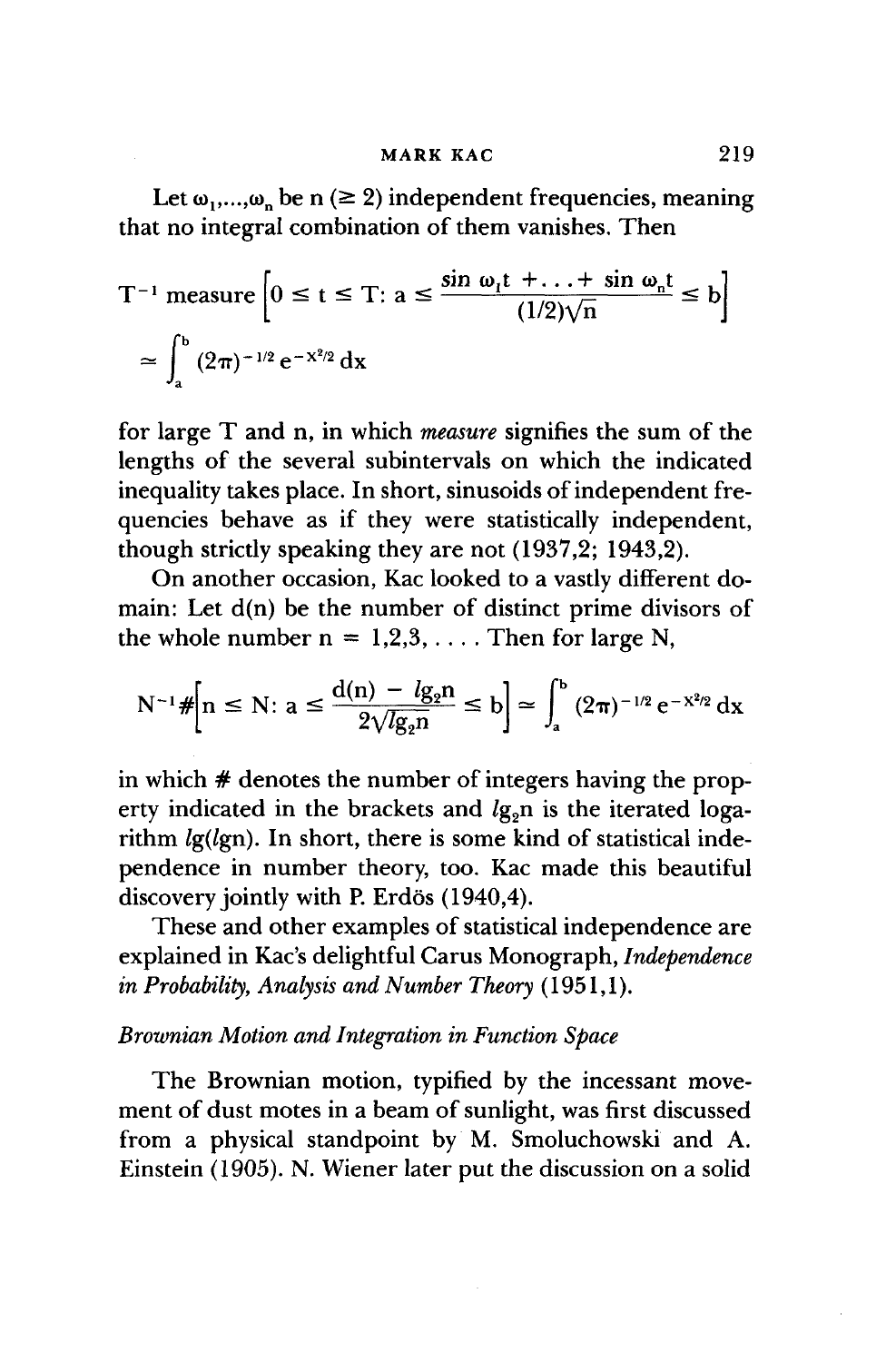mathematical footing. Kac was introduced to both developments during his association with MIT from 1943 to 1947.

Now the statistical law of the Brownian motion is *normal:* if x(t) is the displacement of the Brownian traveler in some fixed direction, then

$$
P[a \le x(t) \le b] = \int_a^b (2\pi t)^{-1/2} e^{-x^2/2t} dx.
$$

The fact is that Brownian motion is nothing but an approximation to honest coin-tossing:

$$
x(t) \approx \frac{1}{\sqrt{N}} \times [ + (the number of heads in T tosses)
$$
  
– (the number of tails)],

in which T is the whole number nearest to tN and N is large. The normal law for coin-tossing cited before is the simplest version of this approximation. Kac, with the help of Uhlenbeck, perceived the general principal at work, of which the following is a pretty instance: Let  $p(n)$  be the number of times that heads outnumber tails in n tosses of an honest coin. Then the *arcsine law* holds:

$$
P[n^{-1}p(n) \le c] \approx \frac{1}{\pi} \int_0^c \frac{dx}{\sqrt{x(1-x)}} = \frac{2}{\pi} \arcsin \sqrt{c},
$$

the right-hand side being *precisely* the probability that the Brownian path  $x(t)$ :  $0 \le t \le 1$ , starting at  $x(0) = 0$ , spends a total time,  $T \le c$ , to the right of the origin (1947,2).

Kac's next application of Brownian motion was suggested in a quantum-mechanical form by R. Feynman. It has to do with the so-called elementary solution  $e(t,x,y)$  of the Schrödinger equation: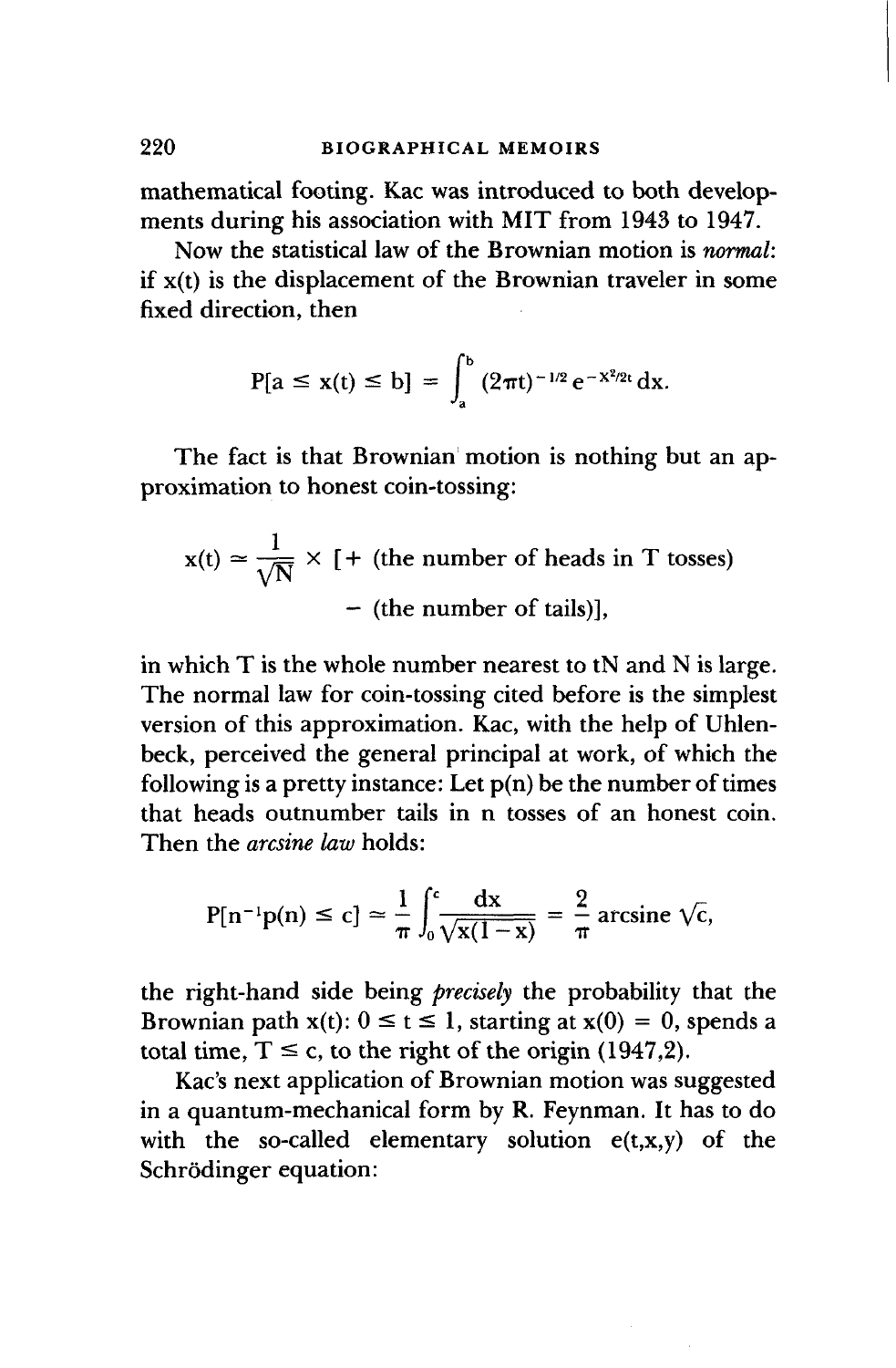$$
\sqrt{-1} \frac{\partial \psi}{\partial t} = \frac{\partial^2 \psi}{\partial x^2} - V(x)\psi.
$$

The formula states that, *with the left-hand imaginary unit*  $\sqrt{-1}$  *removed*:

$$
e(t,x,y) = E_{xy} e^{-\int_0^t V(x(t'))dt'} \times (4\pi t)^{-1/2} e^{-(x-y)^2/4t}
$$

in which the final factor is the *free* elementary solution (for  $V = 0$ ) and Exy is the Brownian mean taken over the class of paths starting at  $x(0) = x$  and ending at  $x(t) = y$ . This is not really as explicit as it looks, as the mean is not readily expressible in closed form for any but the simplest cases, but it does exhibit just how e depends upon V in a transparent way. It can be used very effectively, as Kac illustrated by a beautiful derivation of the WKB approximation of classical quantum mechanics (1946,3).

I will describe one more application of Brownian motion contained in Kac's Chauvenet Prize paper, Can One Hear the *Shape of a Drum}* (1976,1). The story goes back to H. Weyl's proof of a conjecture of H. A. Lorentz. Let D be a plane region bounded by one or more nice curves, holes being permitted, and let  $\omega_1$ ,  $\omega_2$ , etc., be its fundamental tones, i.e., let  $-\omega_1^2$ ,  $\omega_2^2$ , etc., be the eigenvalues of Laplace's operator  $\Delta =$  $\partial^2/\partial x_1^2 + \partial^2/\partial x_2^2$  acting upon smooth functions that vanish at the boundary of D. Then Lorentz conjectured and Weyl proved:

$$
\#[n: \omega_n \leq \omega] \approx \pi^{-1} \omega^2 \times \text{ the area of } D
$$

for large  $\omega$ . Kac found a remarkably simple proof of this fact based upon the self-evident principle that the Brownian traveller, starting inside D, does not feel the boundary of D until it gets there. He also speculated as to whether you could deduce the shape of D (up to rigid motions) if you could "hear" all of its fundamental tones and showed that, indeed, you can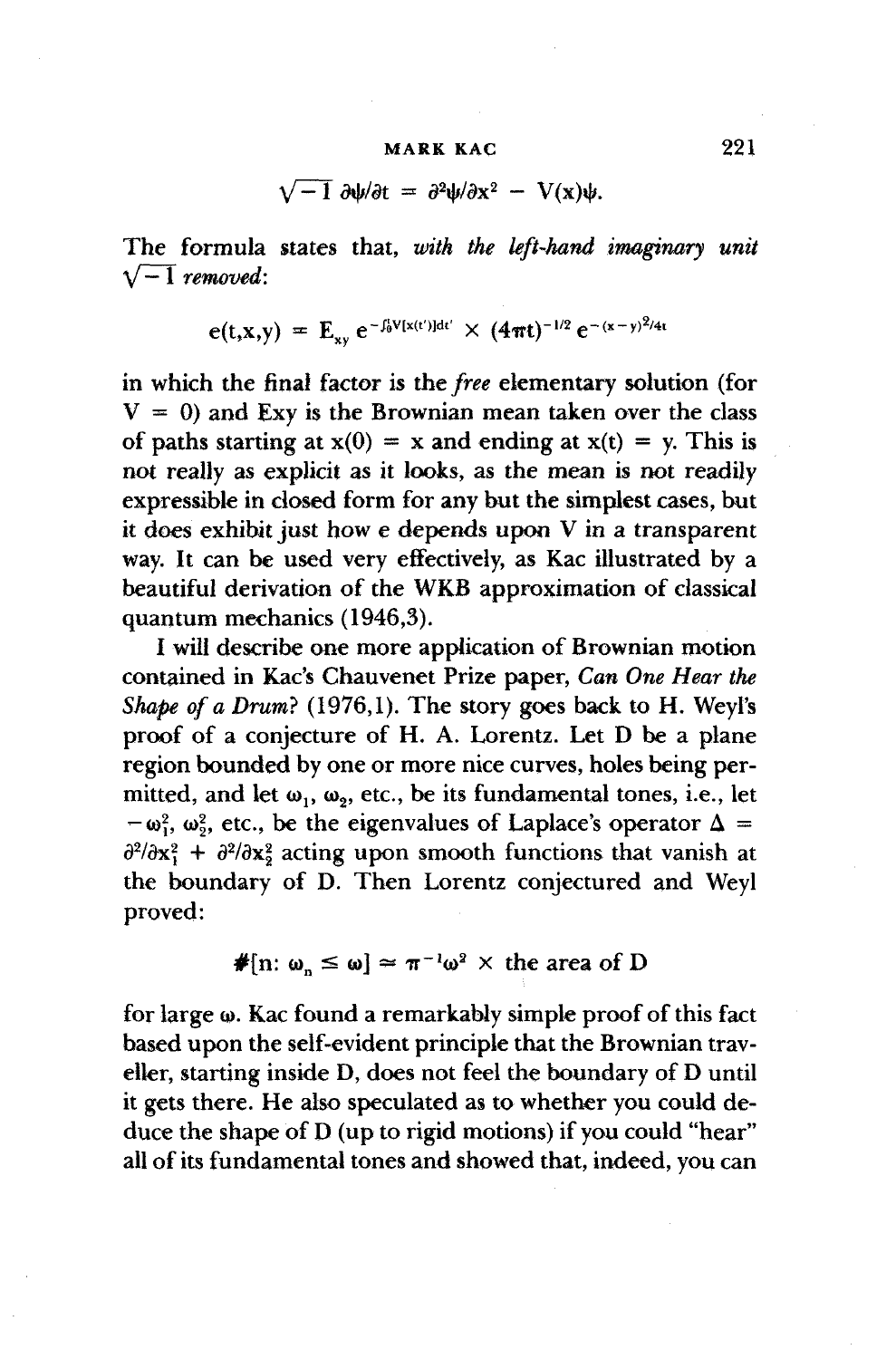hear the length of the boundary, and the number of holes if any. The full question is still open.

# *Statistical Mechanics*

As noted before, Kac's interest in this subject had been reawakened by Uhlenbeck at MIT. A famous conundrum of the field was the superficial incompatibility of the (obvious) *irreversibility* of natural processes and the *reversibility* of the underlying molecular mechanics. Boltzmann struggled continually with the problem, best epitomized by Uhlenbeck's teachers, P. and T. Ehrenfest, in what they called the "dogflea" model. Kac's debut in statistical mechanics was to provide its complete solution, put forth in his second Chauvenet Prize paper (1947,4).

Next, Kac took up Boltzmann's equation describing the development, in time, of the distribution of velocities in a dilute gas of like molecules subject to streaming and to collisions (in pairs). I think this work was not wholly successful, but it did prompt Kac to produce a stimulating study of Boltzmann's idea of "molecular chaos" *(Stosszahlansatz)* and a typically elegant, Kac-type "caricature" of the Boltzmann equation itself.

I pass on to the eminently successful papers on phase transitions. The basic question which Maxwell and Gibbs answered in principle is this: How does steam know it should be water if the pressure is high or the temperature is low, and how does that come out of the molecular model? There are as many variants of the question as there are substances. A famous one is the Ising model of a ferromagnet, brilliantly solved by L. Onsager in the two-dimensional case. Kac and J. C. Ward found a different and much simpler derivation (1952,2). The related "spherical model" invented by Kac was solved by T. Berlin (1952,1).

But to my mind, Kac's most inspiring work in this line is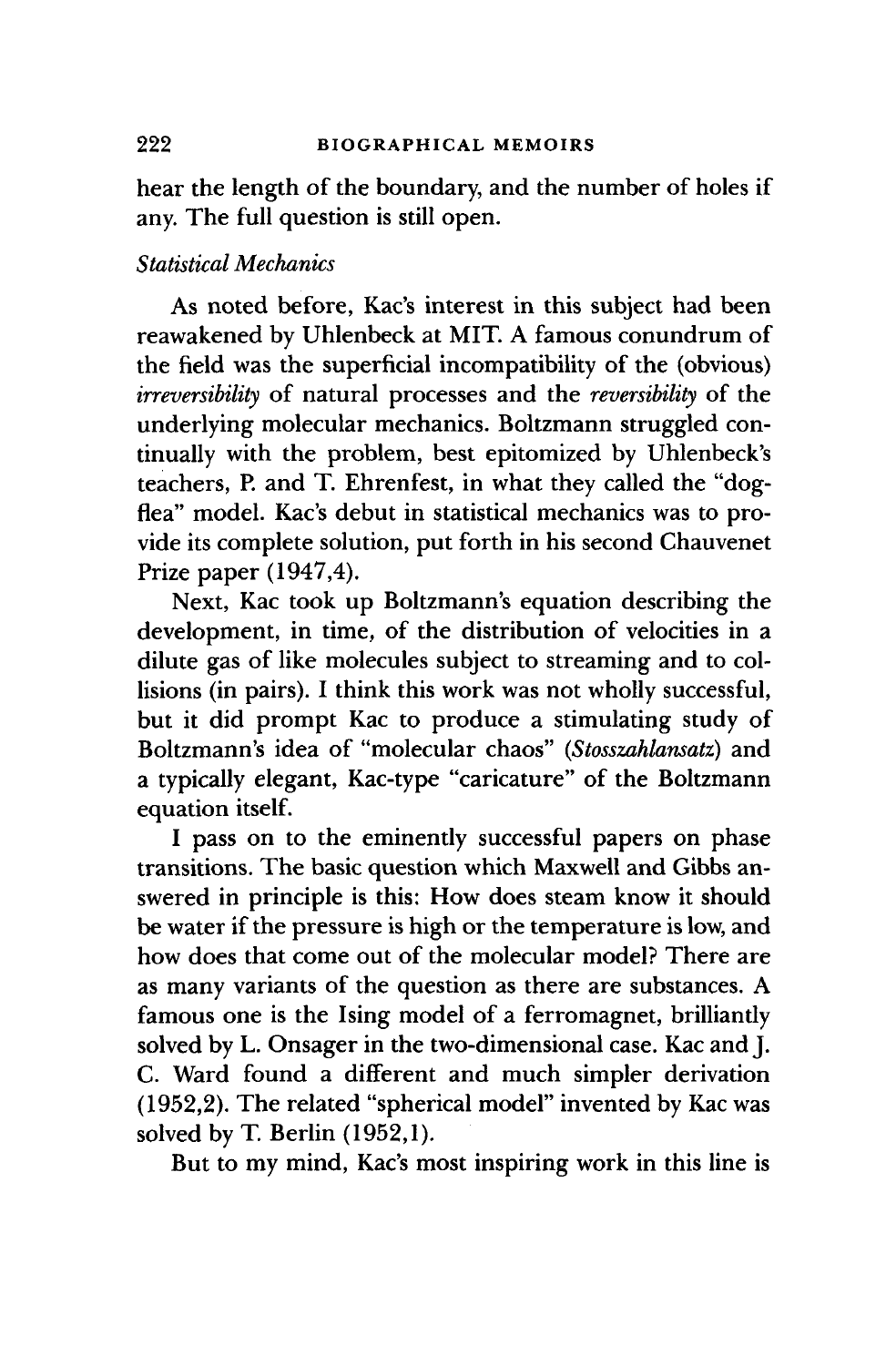contained in the three papers written jointly with P. C. Hemmer and Uhlenbeck (1963,1-3), in which they related the phase transition of a one-dimensional model of a gas to the splitting of the lowest eigenvalue of an allied integral equation and derived, for that model, the (previously *ad hoc)* van der Waal's equation of state, Maxwell's rule of equal areas included—a real *tour deforce.*

# PERSONAL APPRECIATION

I am sure I speak for all of Kac's friends when I remember him for his wit, his personal kindness, and his scientific style. One summer when I was quite young and at loose ends, I went to MIT to study mathematics, not really knowing what that was. I had the luck to have as my instructor one M. Kac and was enchanted not only by the content of the lectures but by the person of the lecturer. I had never seen mathematics like that nor anybody who could impart such (to me) difficult material with so much charm.

As I understood more fully later, his attitude toward the subject was in itself special. Kac was fond of Poincare's distinction between God-given and man-made problems. He was particularly skillful at pruning away superfluous details from problems he considered to be of the first kind, leaving the question in its simplest interesting form. He mistrusted as insufficiently digested anything that required fancy technical machinery—to the extent that he would sometimes insist on clumsy but elementary methods. I used to kid him that he had made a career of noting with mock surprise that  $ex = 1 + x + x^2/2 + etc.$  when the whole thing could have been done without expanding anything. But he did wonders with these sometimes awkward tools. Indeed, he loved computation *(Desperazionsmatematik* included) and was a prodigious, if secret, calculator all his life.

I cannot close this section without a Kac story to illustrate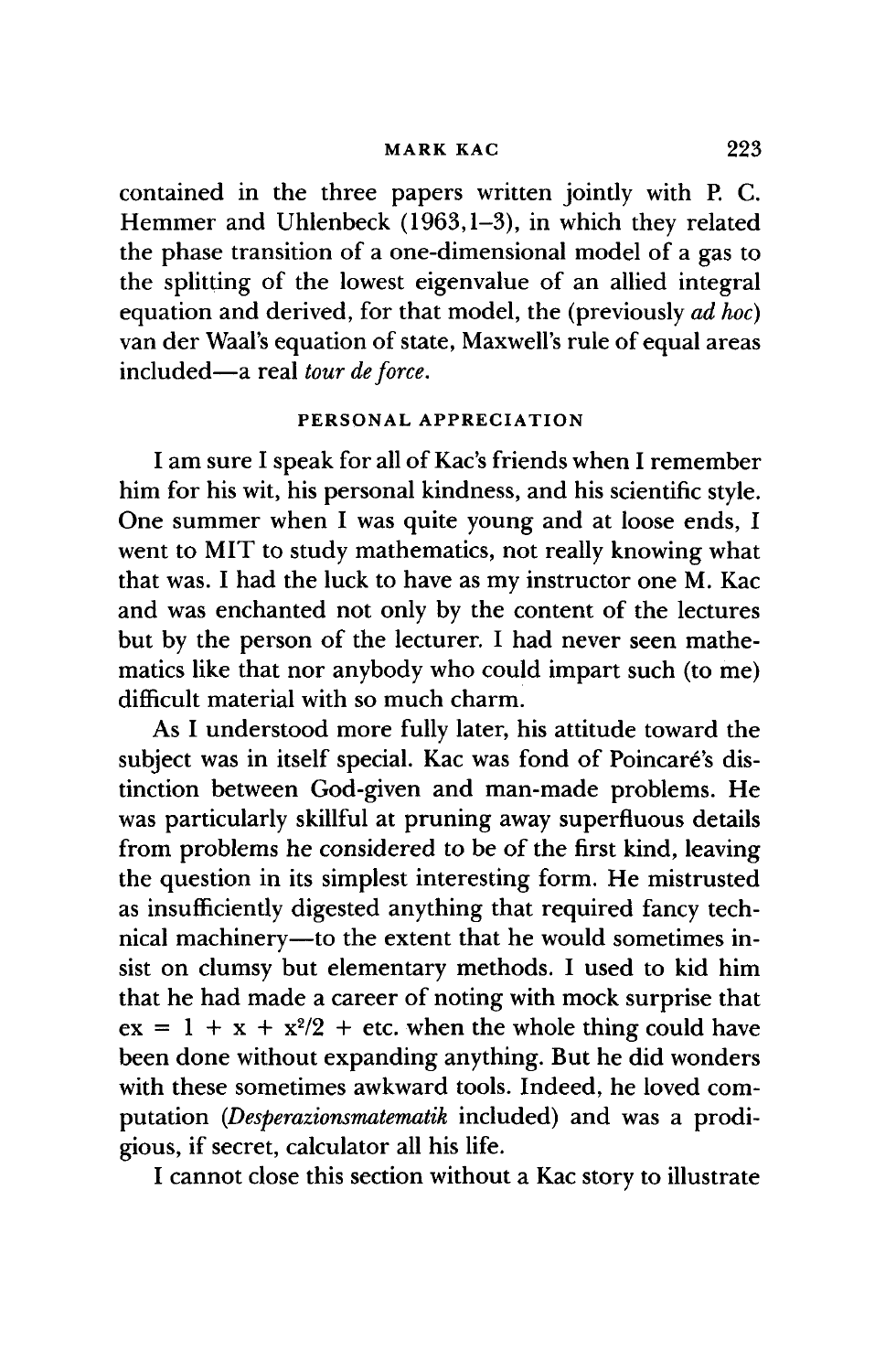# 224 BIOGRAPHICAL MEMOIRS

his wit and kindness. Such stories are innumerable, but I reproduce here a favorite Kac himself recorded in his autobiography:

"The candidate {at an oral examination] was not terribly good-—in mathematics at least. After he had failed a couple of questions, I asked him a really simpk one .. . to describe the behavior of the function 1/z in the complex plane. 'The function is analytic, sir, except at  $z = 0$ , where it has a singularity,' he answered, and it was perfectly correct. 'What is the singularity called?' I continued. The student stopped in his tracks. 'Look at me,' I said. 'What am I?' His face lit up. 'A simpk Pole, sir,' which was the correct answer." (1985,1, p. 126)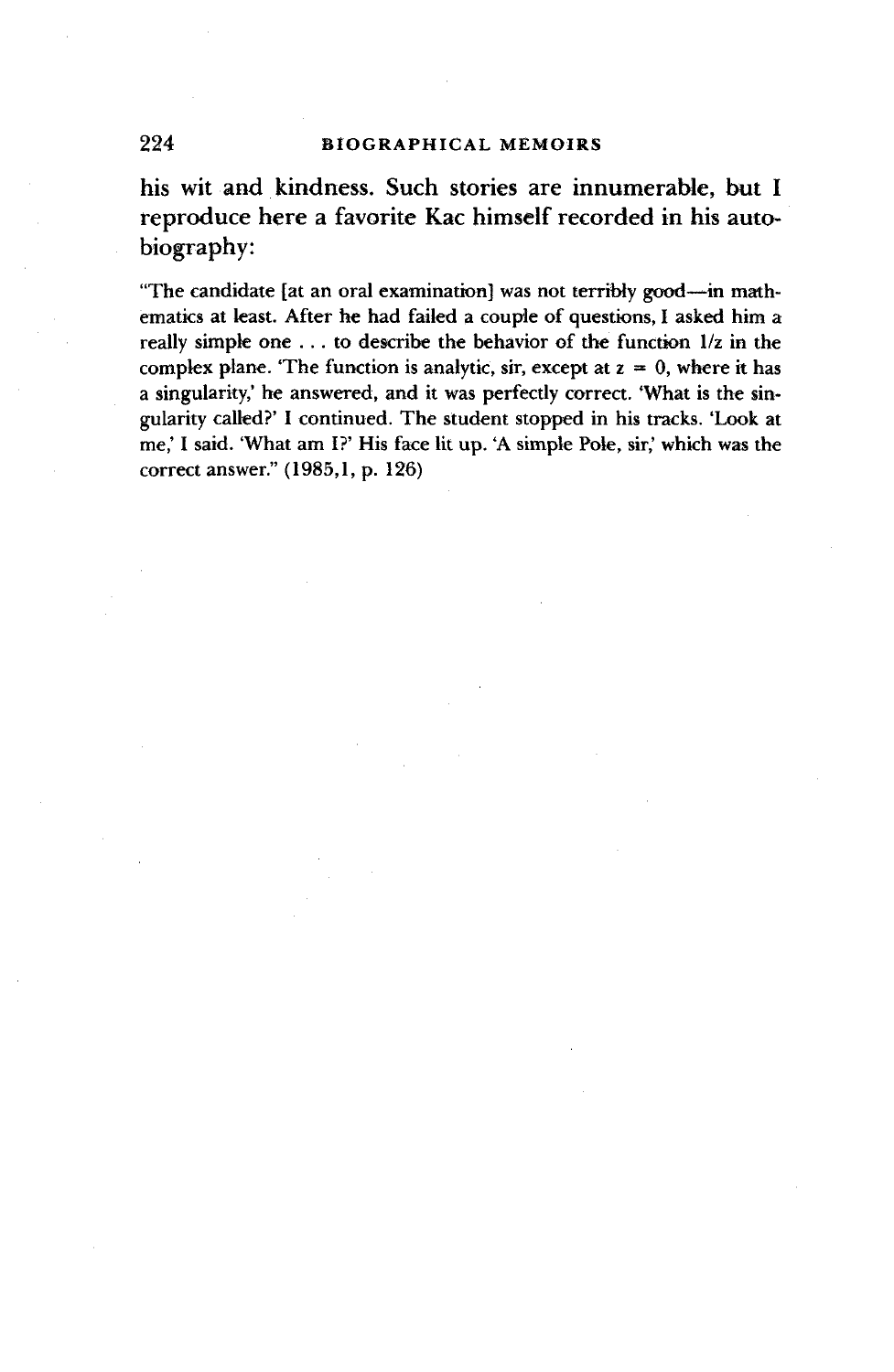# HONORS, PRIZES, AND SERVICE

| 1950      | Chauvenet Prize, Mathematical Association of        |
|-----------|-----------------------------------------------------|
|           | America                                             |
| 1959      | <b>American Academy of Sciences</b>                 |
| 1963      | Lorentz Visiting Professor, Leiden                  |
| 1965      | National Academy of Sciences                        |
| 1965–1966 | Vice President, American Mathematical Society       |
| 1966–1967 | Chairman, Division of Mathematical Sciences,        |
|           | National Research Council                           |
| 1968      | Chauvenet Prize, Mathematical Association of        |
|           | America                                             |
| 1968      | Nordita Visitor, Trondheim                          |
| 1969      | Visiting Fellow, Brasenose College, Oxford          |
| 1969      | <b>American Philosophical Society</b>               |
| 1969      | Royal Norwegian Academy of Sciences                 |
| 1971      | Solvay Lecturer, Brussels                           |
| 1976      | Alfred Jurzykowski Award                            |
| 1978      | G. D. Birkhoff Prize, American Mathematical Society |
| 1980      | Kramers Professor, Utrecht                          |
| 1980      | Fermi Lecturer, Scuola Normale, Pisa                |
|           |                                                     |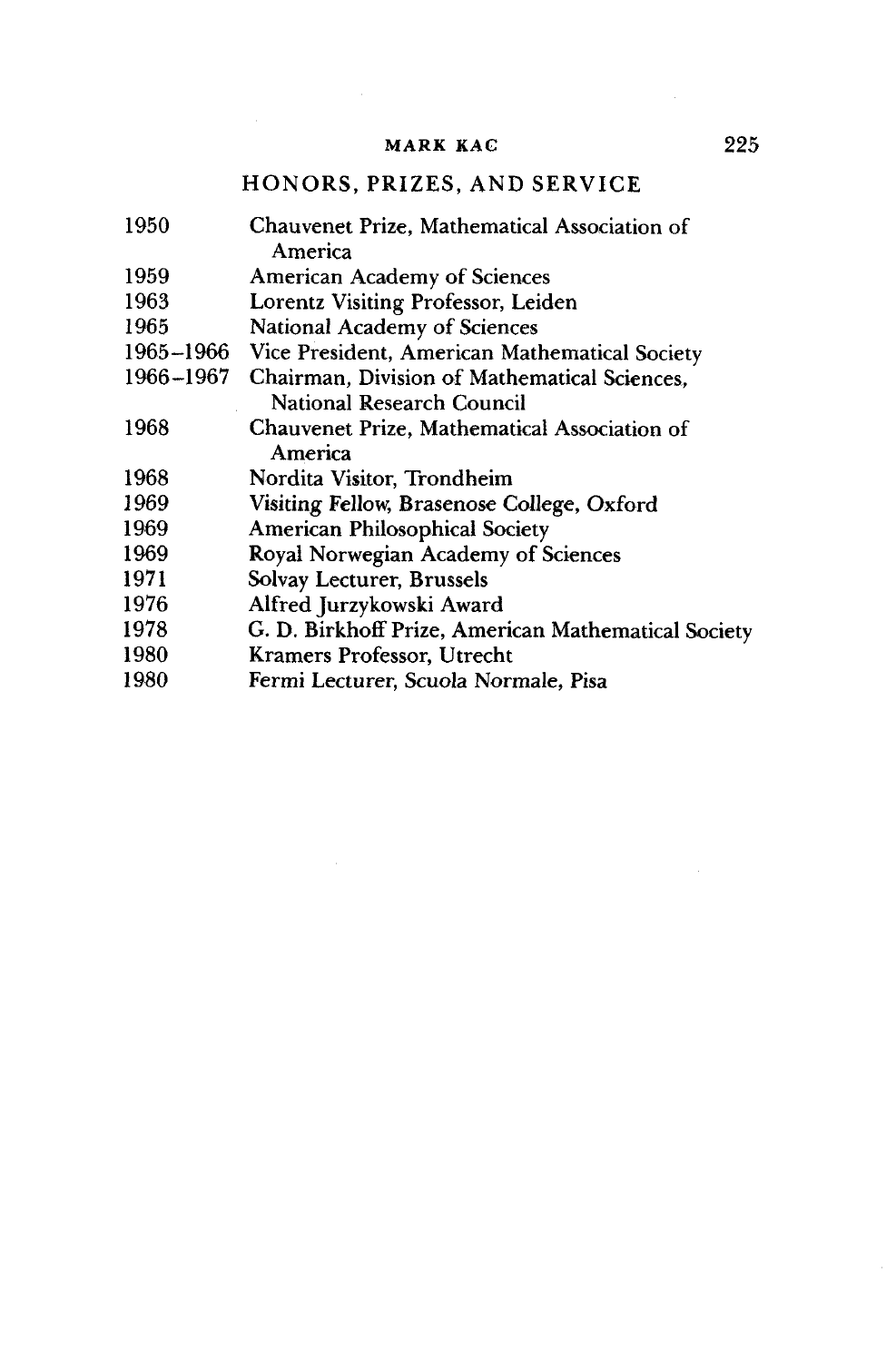#### SELECTED BIBLIOGRAPHY

#### 1934

A trigonometrical series. J. London Math. Soc, 9:116-18.

#### 1935

Une remarque sur les séries trigonométriques. Stud. Math., 5:99-102.

## 1936

Une remarque sur les equations fonctionnelles. Comment. Math Helv., 9:170-71.

Sur les fonctions independantes I. Stud. Math., 6:46-58.

- Quelques remarques sur les fonctions independantes. Comptes Rendus Acad. Sci. (Paris), 202:1963-65.
- With H. Steinhaus. Sur les fonctions independantes II. Stud. Math., 6:89-97.

With H. Steinhaus. Sur les fonctions independantes III. Stud. Math., 89-97.

#### 1937

- With H. Steinhaus. Sur les fonctions independantes IV. Stud. Math., 7:1-15.
- Sur les fonctions independantes V. Stud. Math., 7:96-100.
- Une remarque sur les polynomes de M. S. Bernstein. Stud. Math., 7:49-51.
- *On the stochastical independence of functions* (Doctoral dissertation, in Polish). Wiadomosci Matematyczne, 44:83-112.

#### 1938

- Quelques remarques sur les zéros des intégrales de Fourier. J. London Math. Soc, 13:128-30.
- Sur les fonctions *2<sup>n</sup> t [2<sup>n</sup> t] -* 1/2. J. London Math. Soc, 13: 131-34.

#### 1939

Note on power series with big gaps. Am. J. Math., 61:473-76.

On a characterization of the normal distribution. Am. J. Math., 61:726-28.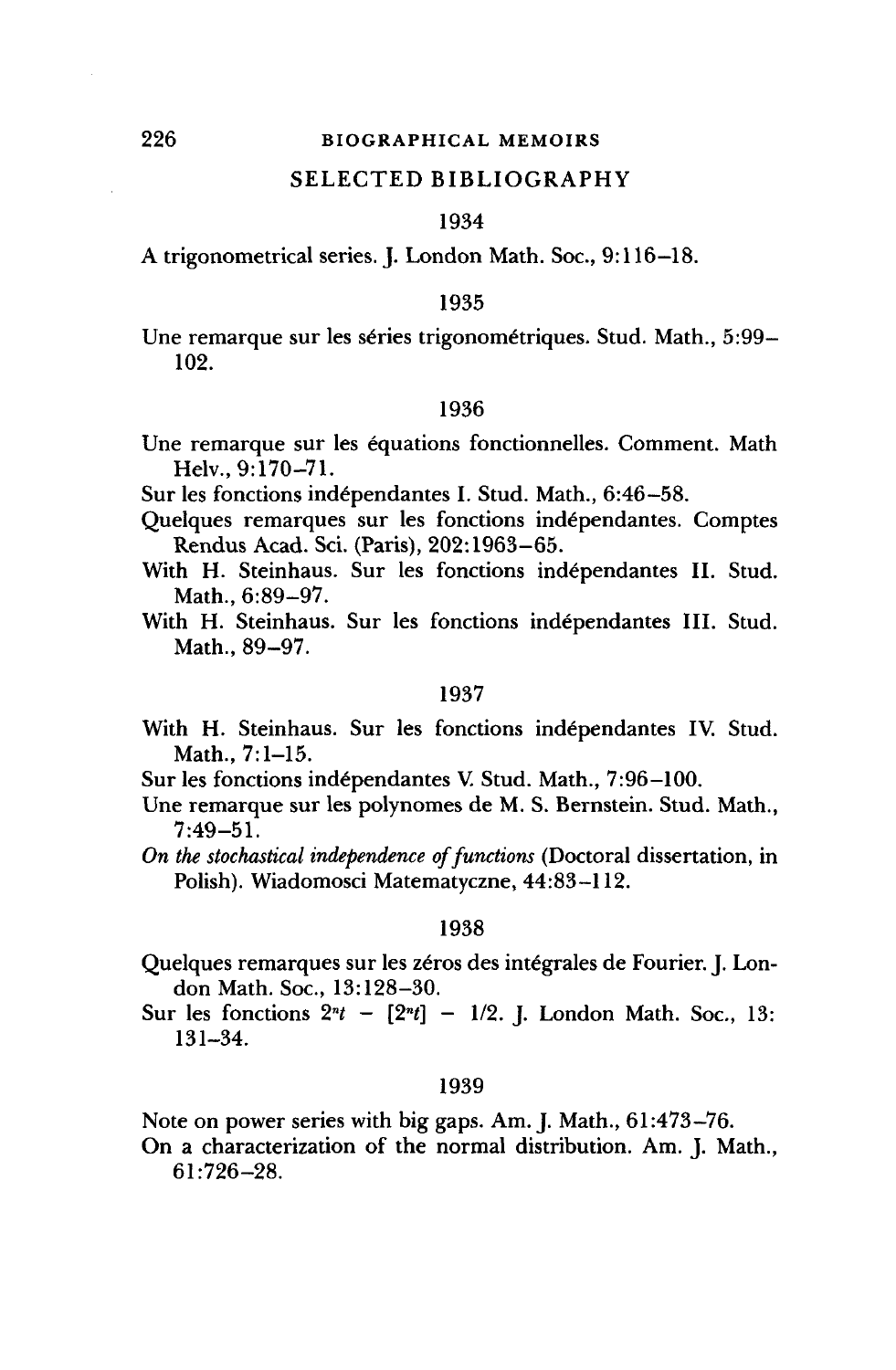- With E. R. van Kampen. Circular equidistribution and statistical independence. Am. J. Math., 61:677-82.
- With E. R. van Kampen and A. Wintner. On Buffon's needle problem and its generalizations. Am. J. Math., 61:672-76.
- With E. R. van Kampen and A. Wintner. On the distribution of the values of real almost periodic functions. Am. J. Math., 61:985- 91.

- On a problem concerning probability and its connection with the theory of diffusion. Bull. Am. Math. Soc, 46:534-37.
- With P. Erdös, E. R. van Kampen, and A. Wintner. Ramanujan sums and almost periodic functions. Stud. Math., 9:43-53. Also in: Am. J. Math., 62:107-14.
- Almost periodicity and the representation of integers as sums of squares. Am. J. Math., 62:122-26.
- With P. Erdös. The Gaussian law of errors in the theory of additive number-theoretic functions. Am. J. Math., 62:738-42.

#### 1941

- With R. P. Agnew. Translated functions and statistical independence. Bull. Am. Math. Soc, 47:148-54.
- Convergence and divergence of non-harmonic gap series. Duke Math. I., 8:541-45.
- Note on the distribution of values of the arithmetic function *d(m).* Bull. Am. Math. Soc, 47:815-17.
- Two number theoretic remarks. Rev. Ciencias, 43:177-82.

#### 1942

Note on the partial sums of the exponential series. Rev. Univ. Nac Tucuman Ser. A., 3:151-53.

#### 1943

- On the average number of real roots of a random algebraic equation. Bull. Am. Math. Soc, 49:314-20.
- On the distribution of values of trigonometric sums with linearly independent frequencies. Am. J. Math., 65:609-15.
- Convergence of certain gap series. Ann. Math., 44(2):411-15.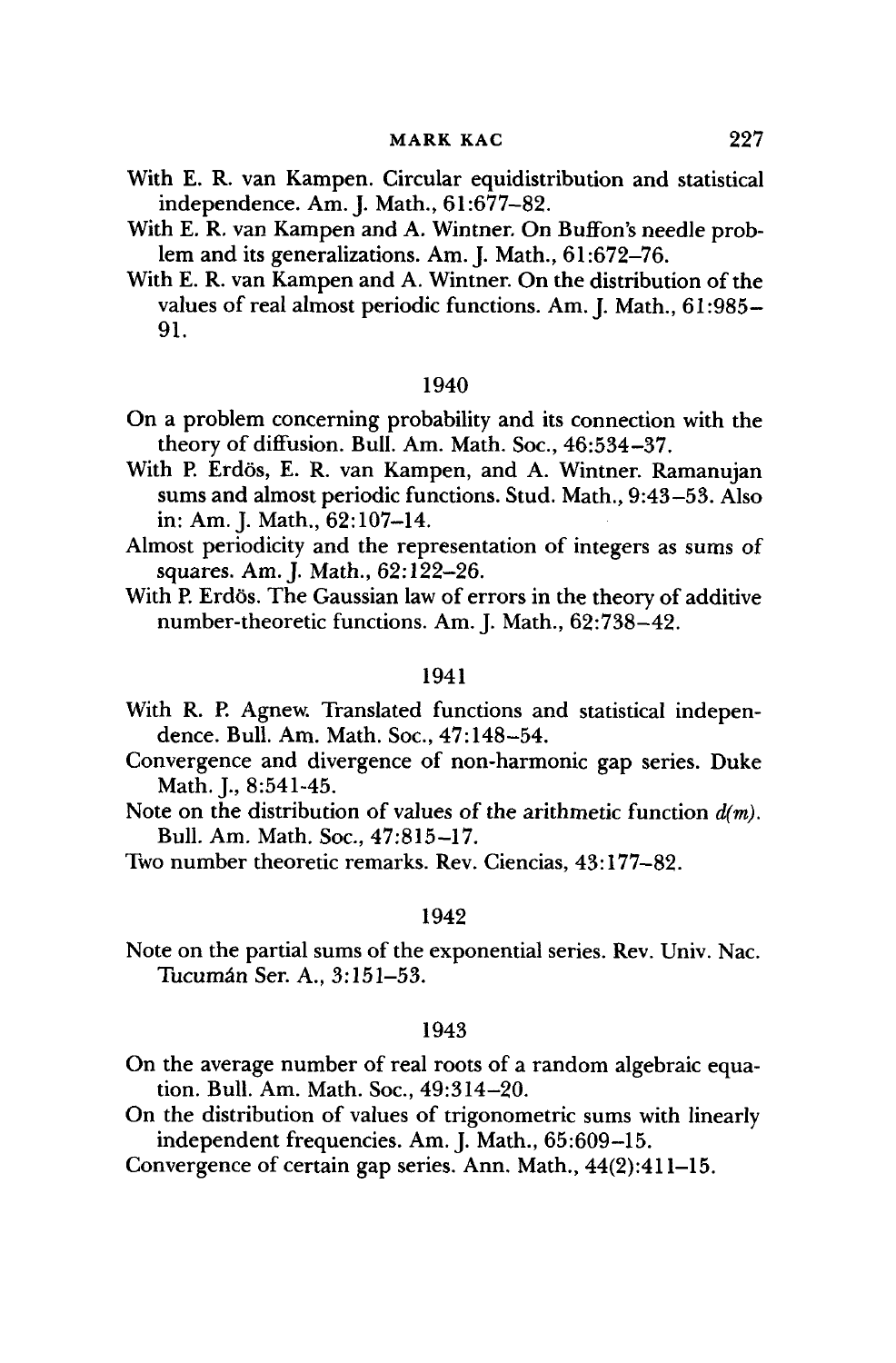With Henry Hurwitz, Jr. Statistical analysis of certain types of random functions. Ann. Math. Stat., 15:173-81.

#### 1945

- Random walk in the presence of absorbing barriers. Ann. Math. Stat., 16:62-67.
- With R. P. Boas, Jr. Inequalities for Fourier transforms of positive functions. Duke Math. J., 12:189-206.
- A remark on independence of linear and quadratic forms involving independent Gaussian variables. Ann. Math. Stat., 16:400-1.

## 1946

- On the distribution of values of sums of the type  $\Sigma f(2^k t)$ . Ann. Math., 47(2):33-49.
- With P. Erdös. On certain limit theorems of the theory of probability. Bull. Am. Math. Soc., 52:292-302.
- On the average of a certain Weiner functional and a related limit theorem in calculus of probability. Trans. Am. Math. Soc., 59:401-14.

#### 1947

- With A. J. F. Siegert. On the theory of random noise in radio receivers with square law detectors. J. Appl. Phys., 18:383-97.
- With P. Erdös. On the number of positive sums of independent random variables. Bull. Am. Math. Soc., 53:1011-20.
- On the notion of recurrence in discrete stochastic processes. Bull. Am. Math. Soc, 53:1002-10.
- Random walk and the theory of Brownian motion. Am. Math. Month., 54:369-91.
- With A. J. F. Siegert. An explicit representation of a stationary Gaussian process. Ann. Math. Stat., 18:438-42.

#### 1948

With R. Salem and A. Zygmund. A gap theorem. Trans. Am. Math. Soc., 63:235-48.

On the characteristic functions of the distributions of estimates of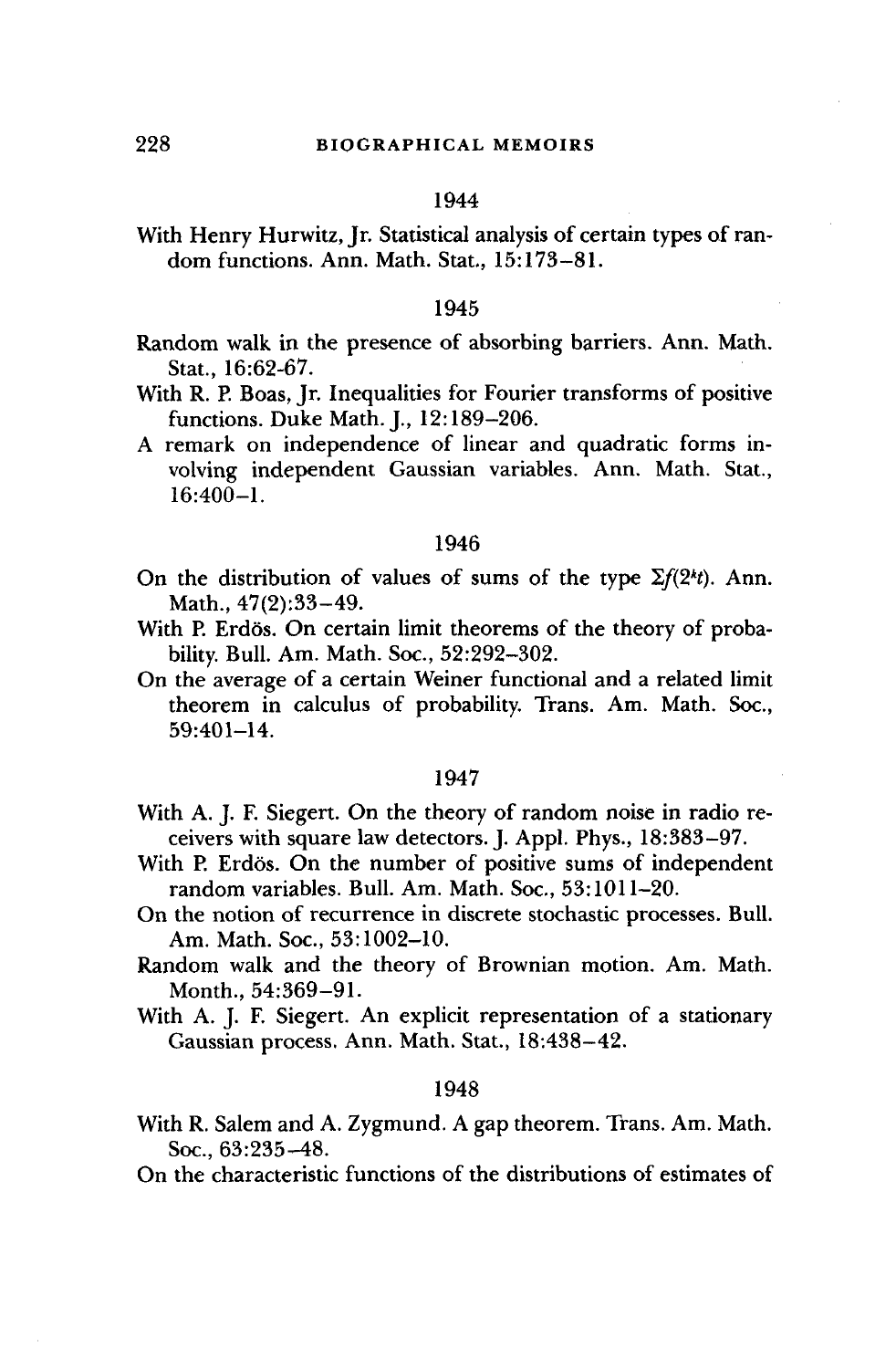various deviations in samples from a normal population. Ann. Math. Stat., 19:257-61.

#### 1949

- On distributions of certain Wiener functionals. Trans. Am. Math. Soc, 65:1-13.
- On deviations between theoretical and empirical distributions. Proc. Natl. Acad. Sci., 35:252-57.
- On the average number of real roots of a random algebraic equation (II). Proc. London Math. Soc., 50:390-408.
- Probability methods in some problems of analysis and number theory. Bull. Am. Math. Soc, 55:641-65.

#### 1950

- Distribution problems in the theory of random noise. Proc. Symp. Appl. Math., 2:87-88.
- With H. Pollard. The distribution of the maximum of partial sums of independent random variables. Canad. J. Math., 2:375-84.

#### 1951

- *Independence in Probability, Analysis, and Number Theory.* New York: John Wiley and Sons.
- With K. L. Chung. Remarks on fluctuations of sums of independent random variables. Mem. Am. Math. Soc, no. 6. (See also: corrections in Proc. Am. Math. Soc, 4:560-63.)
- On some connections between probability theory and differential and integral equations. *Proc. 2d Berkeley Symp. Math. Stat. Prob.,* ed. J. Neyman, Berkeley: University of California Press, pp. 189-215.

On a theorem of Zygmund. Proc. Camb. Philos. Soc, 47:475-76.

With M. D. Donsker. A sampling method for determining the lowest eigenvalue and the principal eigenfunction of Schrodinger's equation. J. Res. Nat. Bur. Standards, 44:551-57.

#### 1952

- With T. H. Berlin. The spherical model of a ferromagnet. Phys. Rev., 86(2):821-35.
- With J. C. Ward. A combinatorial solution of the two-dimensional Ising model. Phys. Rev., 88:1332-37.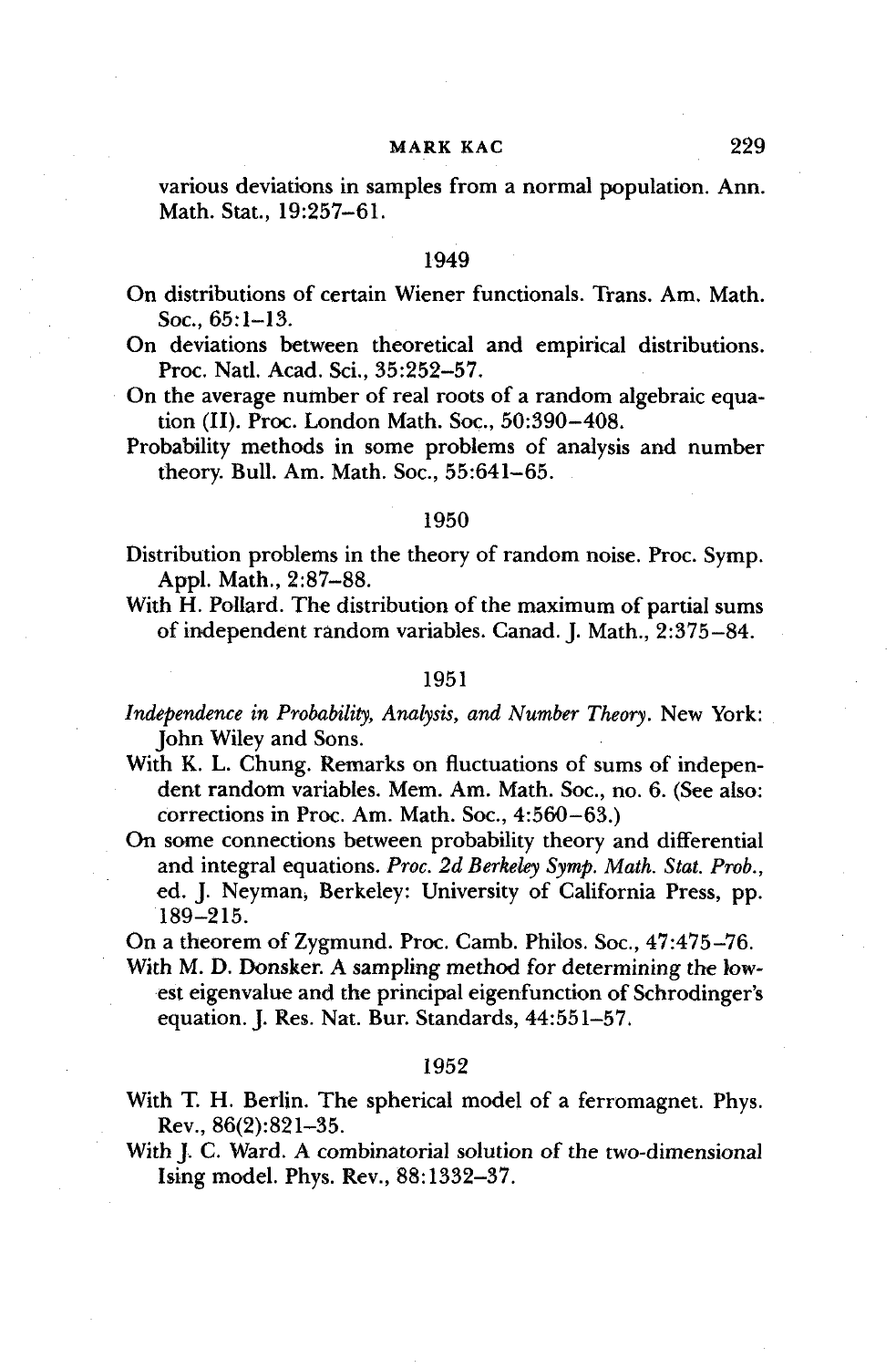- An application of probability theory to the study of Laplace's equation. Ann. Soc. Math. Pol., 25:122-30.
- With W. L. Murdock and G. Szego. On the eigenvalues of certain Hermitian forms. J. Ration. Mech. Anal., 2:767-800.

#### 1954

Signal and noise problems. Am. Math. Month., 61:23-26.

Toeplitz matrices, translation kernels and a related problem in probability theory. Duke Math. J., 21:501-9.

#### 1955

- Foundations of kinetic theory. *Proc. 3d Berkeley Symp. Math. Stat. Prob.,* ed. J. Neyman, Berkeley: University of California Press, pp. 171-97.
- A remark on the preceding paper by A. Renyi, Acad. Serbes des Sci., Belgrade: Extrait Publ. de l'lnst. Math., 8:163-65.
- With J. Kiefer and J. Wolfowitz. On tests of normality and other tests of goodness of fit based on distance methods. Ann. Math. Stat., 26:189-211.
- Distribution of eigenvalues of certain integral operators. Mich. Math. J., 3:141-48.

#### 1956

- Some remarks on the use of probability in classical statistical mechanics. Bull. Acad. Roy. Belg. Cl. Sci., 42(5):356-61.
- *Some Stochastic Problems in Physics and Mathematics: Collected Lectures in Pure and Applied Science,* no 2. (Hectographed). Magnolia Petroleum Co.

#### 1957

- With D. A. Darling. On occupation times for Markoff processes. Trans. Am. Math. Soc, 84:444-58.
- A class of limit theorems. Trans. Am. Math. Soc, 84:459-71.
- Probability in classical physics. In: *Proc. Symp. Appl. Math.,* ed. L. A. MacColl, New York: McGraw Hill Book Co., vol. 7., pp.

73-85.

Uniform distribution on a sphere. Bull. Acad. Pol. Sci., 5:485-86. With R. Salem. On a series of cosecants. Indag. Math., 19:265-67.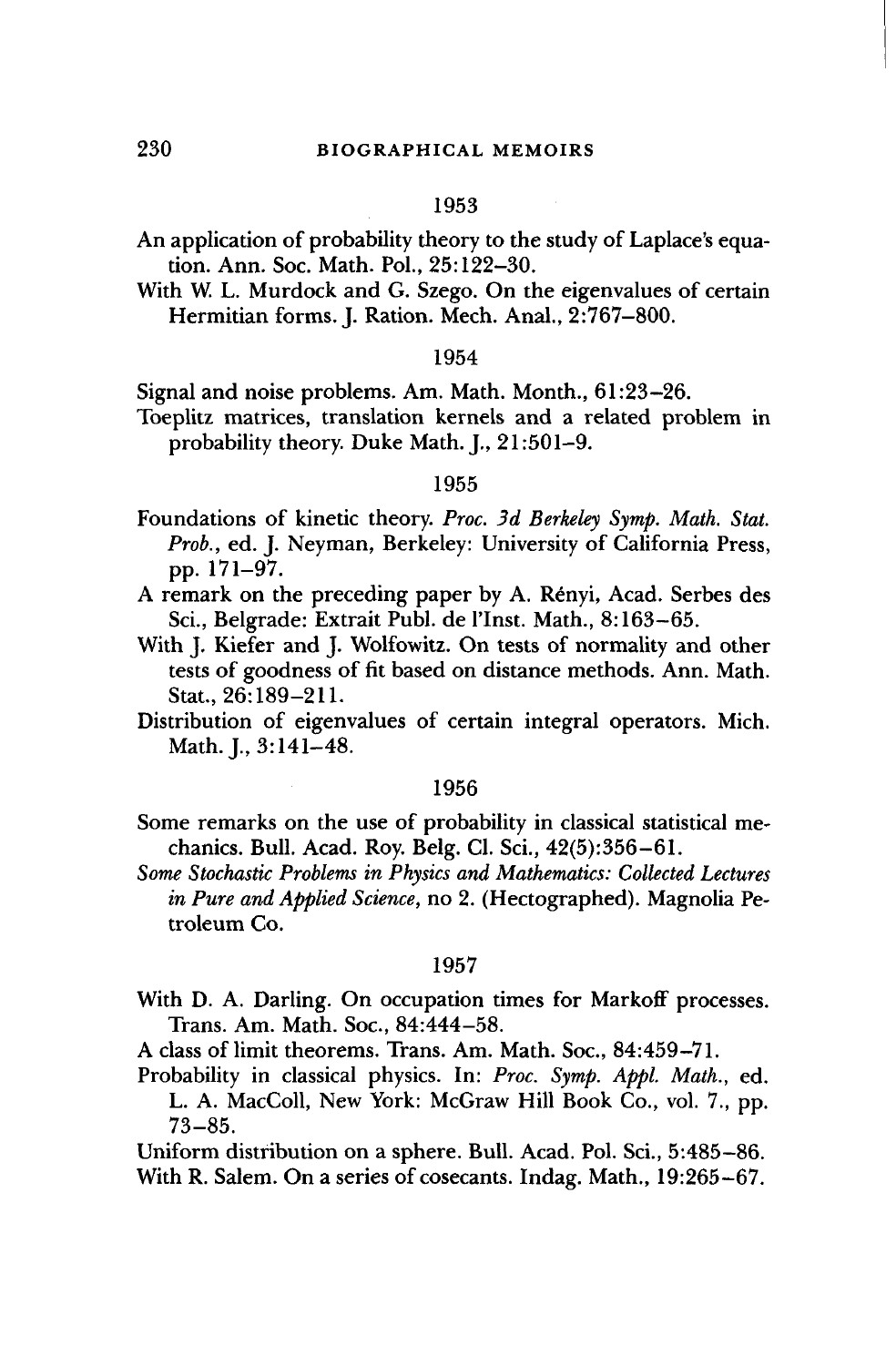Some remarks on stable processes. Publ. Inst. Statist. Univ. Paris, 6:303-6.

#### 1958

With H. Kesten. On rapidly mixing transformations and an application to continued fractions. Bull. Am. Math. Soc, 64:283-87. (See also correction, 65:67.)

#### 1959

Remark on recurrence times. Phys. Rev., 115(2): 1.

- Some remarks on stable processes with independent increments. In: *Probability and Statistics: The Harald Cramer Volume,* ed. Ulf Grenander, Stockholm: Almqvist & Wiksell, pp. 130-38; and New York: John Wiley & Sons.
- On the partition function of a one-dimensional gas. Phys. Fluids,  $2:8-12.$
- With D. Slepian. Large excursions of Gaussian processes. Ann. Math. Stat., 30:1215-28.
- *Probability and Related Topics in Physical Sciences.* New York: Interscience.
- *Statistical Independence in Probability, Analysis, and Number Theory.* New York: John Wiley & Sons.

#### 1960

Some remarks on oscillators driven by a random force. IRE Trans. Circuit Theory. August, pp. 476-79.

#### 1962

- A note on learning signal detection. IRE Trans. Prof. Group Inform. Theory, 8:127-28.
- With P. E. Boudreau and J. S. Griffin. An elementary queueing problem. Am. Math. Month., 69:713-24.
- Probability theory: Its role and its impact. SIAM Rev., 4:1-11.
- Statistical mechanics of some one-dimensional systems. In: *Studies in Mathematical Analysis and Related Topics,* ed. G. Szego, Stanford: Stanford University Press, pp. 165-69.

#### 1963

Probability theory as a mathematical discipline and as a tool in engineering and science. In: *Proceedings of the 1st Symposium on*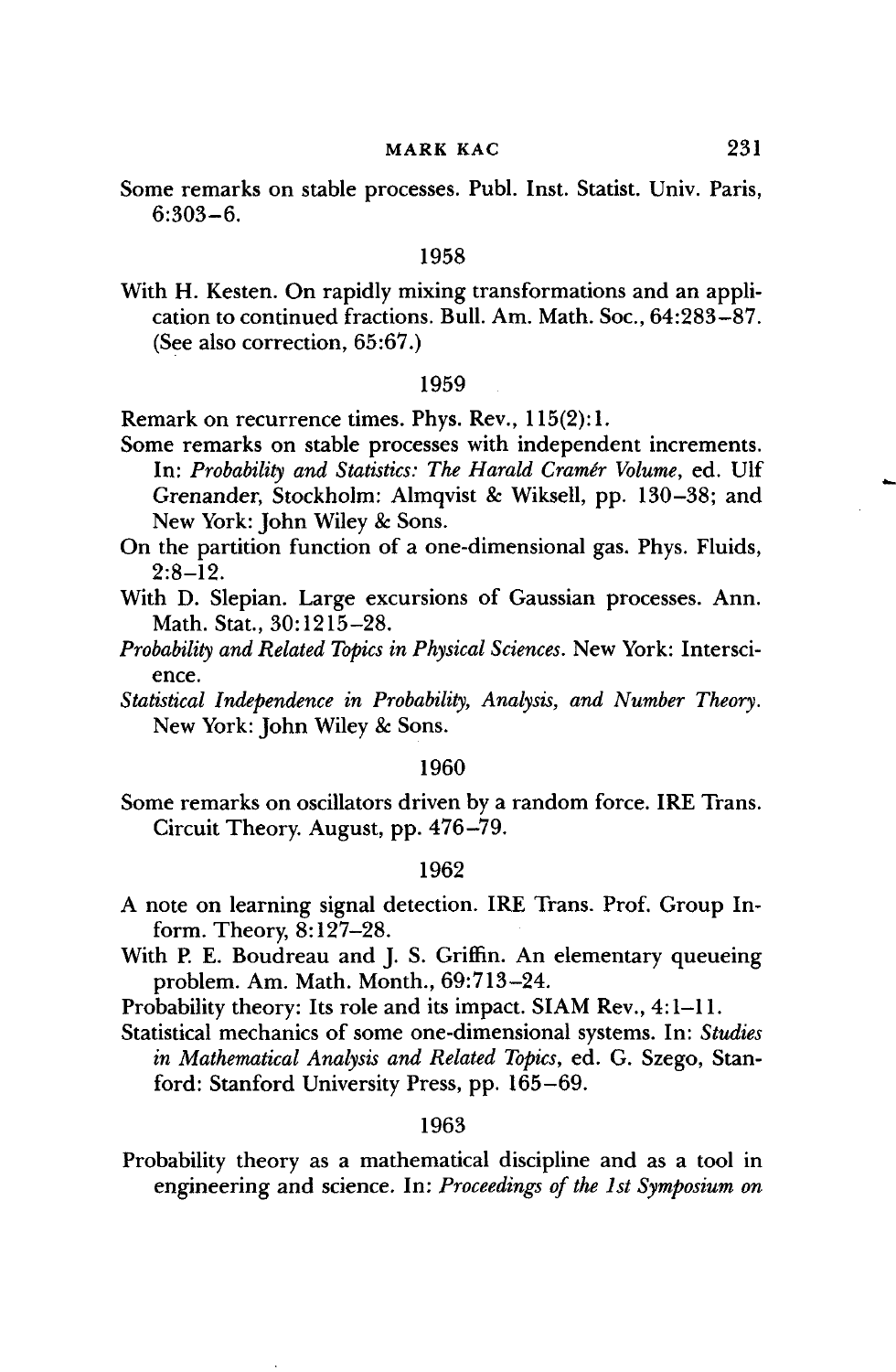*Engineering,* eds. J. L. Bogdanoff and F. Kozin, New York: John Wiley & Sons, pp. 31-68.

- With E. Helfand. Study of several lattice systems with long-range forces. J. Math. Phys., 4:1078-88.
- With G. E. Uhlenbeck and P. C. Hemmer. On the van der Waals theory of the vapor-liquid equilibrium. I. Discussion of a onedimensional model. J. Math. Phys., 4: 216-28.
- With G. E. Uhlenbeck and P. C. Hemmer. On the van der Waals theory of the vapor-liquid equilibrium. II. Discussion of the distribution functions. J. Math. Phys., 4:229-47.

## 1964

- With G. E. Uhlenbeck and P. C. Hemmer. On the van der Waals theory of the vapor-liquid equilibrium. III. Discussion of the critical region. J. Math. Phys., 5:60-74.
- Probability. Sci. Am., 211:92-106.
- The work of T. H. Berlin in statistical mechanics: A personal reminiscence. Phys. Today, 17:40-42.
- Some combinatorial aspects of the theory of Toeplitz matrices. Proceedings of the IBM Scientific Computing Symposium on Combinatorial Problems, 12:199-208.

# 1965

- With G. W. Ford and P. Mazur. Statistical mechanics of assemblies of coupled oscillators. J. Math. Phys., 6:504-15.
- A remark on Wiener's Tauberian theorem. Proc. Am. Math. Soc, 16:1155-57.

#### 1966

- Can liberal arts colleges abandon science? Proceedings of the 52nd Annual Meeting of the Association of American Colleges. Bull. Assoc. Am. Coll., 52:41-49.
- Wiener and integration in function spaces. Bull. Am. Math. Soc, 72:52-68.

Can one hear the shape of a drum? Am. Math. Month., 73:1-23.

- Mathematical mechanisms of phase transitions. In: *1966 Brandeis Summer Inst. Theor. Phys.,* ed. M. Chretien, E. P. Gross, and S. Deser, New York: Gordon and Breach. 1:243-305.
- With C. J. Thompson. On the mathematical mechanism of phase transition. Proc. Natl. Acad. Sci., 55:676-83. (See also correction in 56:1625.)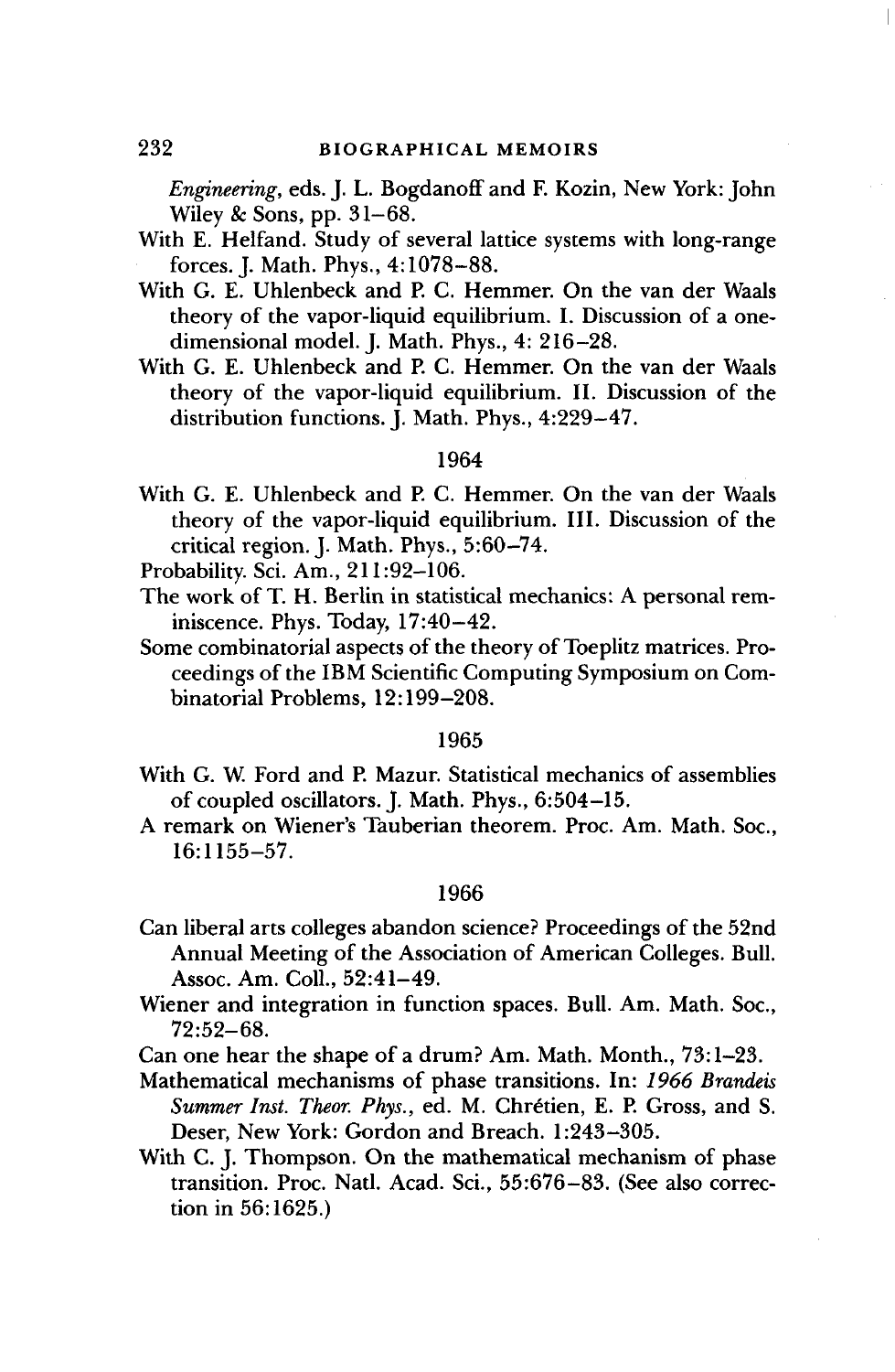The physical background of Langevin's equation. In: *Stochastic Differential Equations. Lecture Series in Differential Equations,* session 7, vol. 2, ed. A. K. Ariz, Van Nostrand Math. Studies, 19:147- 66. New York: Van Nostrand.

#### 1968

- With S. Ulam. *Mathematics and Logic: Retrospect and Prospects.* New York: Frederick A. Praeger.
- On certain Toeplitz-like matrices and their relation to the problem of lattice vibrations. Arkiv for det Fysiske Seminar i. Trondheim, 11:1-22.

#### 1969

- With Z. Cielieski. Some analytic aspects of probabilistic potential theory. Zastosowania Mat., 10:75-83.
- Asymptotic behavior of a class of determinants. Enseignement Math., 15(2):177-83.
- With C. J. Thompson. Critical behavior of several lattice models with long-range interaction. J. Math. Phys., 10:1373-86.
- Some mathematical models in science. Science, 166:695-99.
- With C. J. Thompson. One-dimensional gas in gravity. Norske Videnskabers Selskabs Forhandl., 42:63-73.
- With C. J. Thompson. Phase transition and eigenvalue degeneracy of a one-dimensional anharmonic oscillator. Stud. Appl. Math., 48:257-64.

#### 1970

- *Aspects probabilistes de la theorie du potential: Seminaire de mathematiques* supérieures, Été 1968. Montréal: Les Presses de L'Université de Montréal.
- On some probabilistic aspects of classical analysis. Am. Math. Month., 77:586-97.

#### 1971

- The role of models in understanding phase transitions. In: *Critical Phenomena in Alloys, Magnets and Superconductors,* ed. R. E. Mills, New York: McGraw-Hill, pp. 23-39.
- With C. J. Thompson. Spherical model and the infinite spin dimensionality limit. Phys. Norveg., 5:163-68.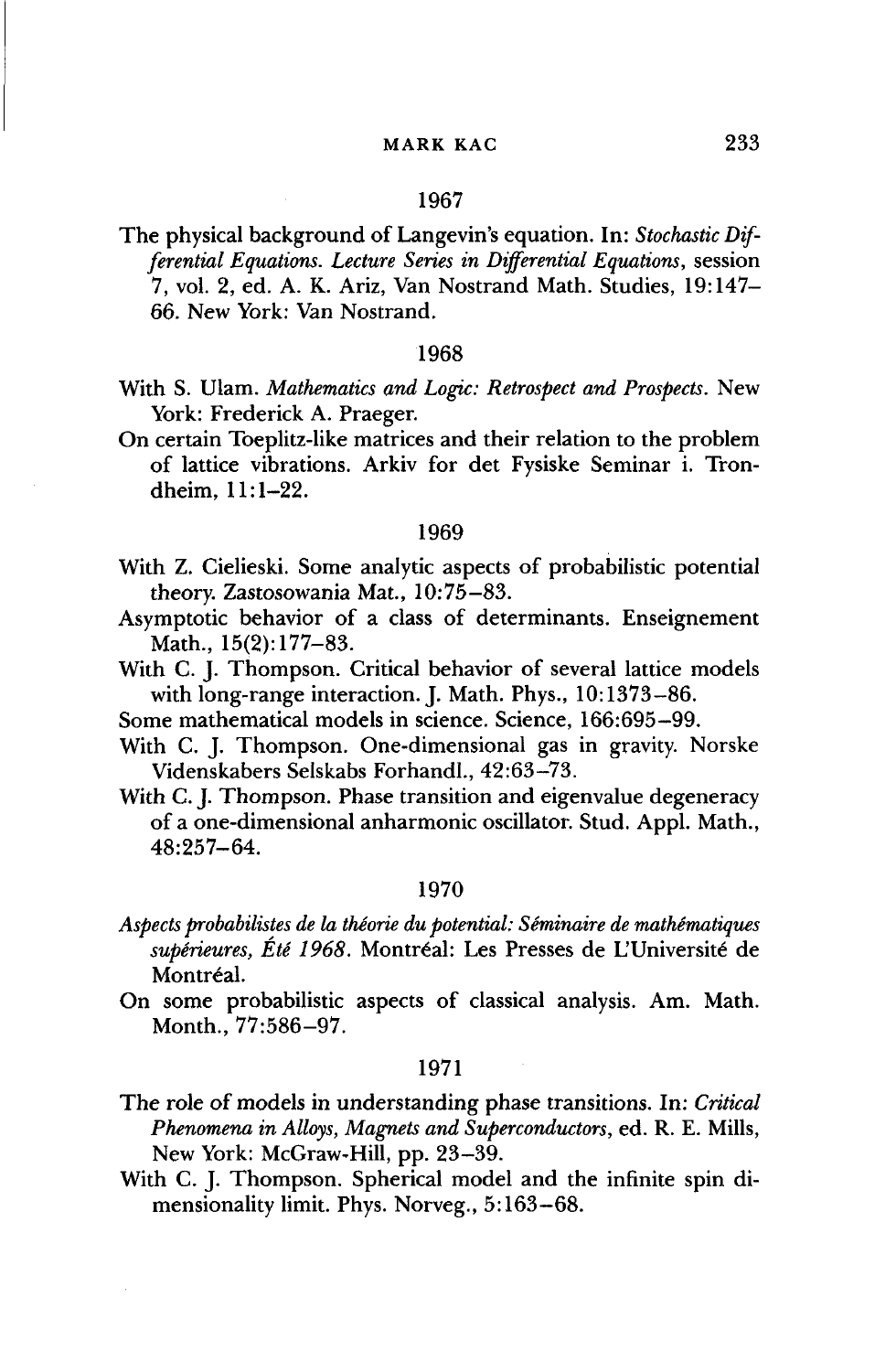- On applying mathematics: Reflections and examples. Q. Appl. Math., 30:17-29.
- With S. J. Putterman and G. E. Uhlenbeck. Possible origin of the quantized vortices in He, II. Phys. Rev. Lett., 29:546-49.
- William Feller, In memorium. In: *Proceedings of the 6th Berkeley Symposium, University of California, June/July 1970,* ed. J. Neyman, Berkeley: University of California Press, vol. 2, pp. xxi-xxiii.

#### 1973

- With J. M. Luttinger. A formula for the pressure in statistical mechanics. J. Math. Phys., 14:583-85.
- With K. M. Case. A discrete version of the inverse scattering problem. J. Math. Phys., 14:594-603.
- Lectures on mathematical aspects of phase transitions: NATO Summer School in Math. Phys., Istanbul, 1970. NATO Adv. Stud. Inst. Ser. C, 1970, pp. 51-79.
- With D. J. Gates and I. Gerst. Non-Markovian diffusion in idealized Lorentz gases. Arch. Rational Mech. Anal., 51:106-35.
- Some probabilistic aspects of the Boltzmann equation. Acta Phys. Austriaca, suppl. 10:379-400.
- With J. M. Luttinger. Bose-Einstein condensation in the presence of impurities. J. Math. Phys., 14:1626-28.
- Phase transitions. In: *The Physicist's Conception of Nature,* ed. J. Mehra, Dordrecht, Netherlands: Reidel Pub., pp. 514-26.

#### 1974

- Will computers replace humans? In: *The Greatest Adventure,* ed. E. H. Kone and H. J. Jordan, New York: Rockefeller University Press, pp. 193-206.
- With J. M. Luttinger. Bose-Einstein condensation in the presence of impurities II. J. Math. Phys., 15:183-86.
- Hugo Steinhaus—A reminiscence and a tribute. Am. Math. Month., 81:572-81.
- With P. van Moerbeke. On some isospectral second order differential operators. Proc. Natl. Acad. Sci. USA, 71:2350-51.
- Probabilistic methods in some problems of scattering theory. Rocky Mountain J. Math., 4:511-37.